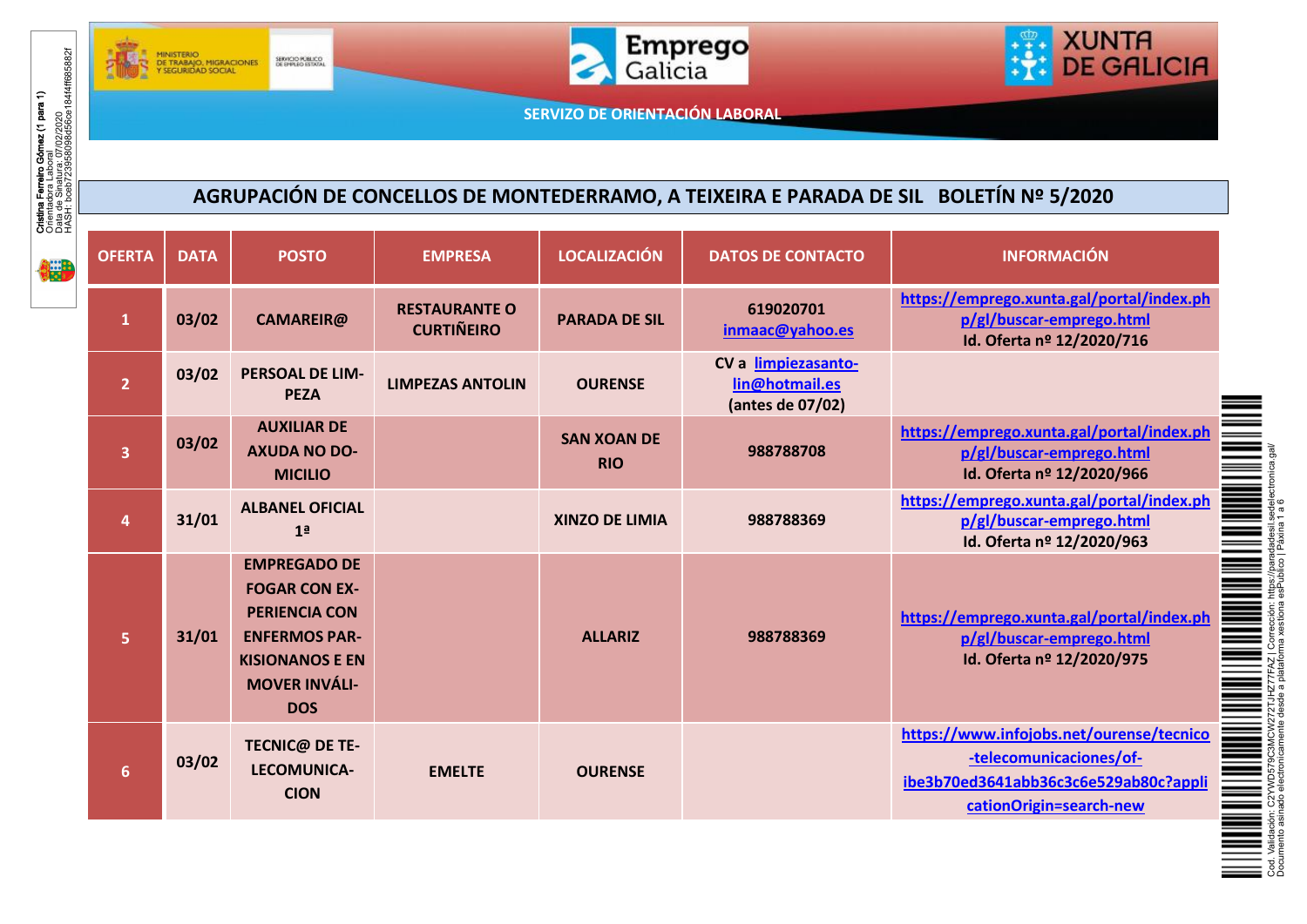





| $\overline{7}$ | 31/01 | <b>AXENTE COMER-</b><br><b>CIAL</b>                                                                                    |                                       | <b>SAN CIBRAO DAS</b><br><b>VIÑAS</b>                      | <b>CIMO</b>                                                                      | https://www.cimo.org/job/03199/                                                                                                                                               |
|----------------|-------|------------------------------------------------------------------------------------------------------------------------|---------------------------------------|------------------------------------------------------------|----------------------------------------------------------------------------------|-------------------------------------------------------------------------------------------------------------------------------------------------------------------------------|
| 8              | 03/02 | <b>TÉCNICO/A PRO-</b><br><b>YECTO ITINERA-</b><br><b>RIOS PARA PER-</b><br><b>SONAS DE DIFÍCIL</b><br><b>INSERCIÓN</b> | <b>CRUZ ROJA ESPA-</b><br><b>ÑOLA</b> | <b>OURENSE</b>                                             |                                                                                  | https://www.infojobs.net/ourense/tecnico<br>-proyecto-itinerarios-para-personas-dificil-<br>insercion/of-<br>ibbd5fb7cb44c49b710159f3ffc385e?applica<br>tionOrigin=search-new |
| 9              | 31/01 | <b>ADMINISTRATI-</b><br><b>VO CON ATEN-</b><br><b>CIÓN AO PUBLI-</b><br>CO                                             |                                       | <b>POLIGONO SAN</b><br><b>CIBRAO DAS VI-</b><br><b>ÑAS</b> | <b>ASOCIACIÓN DE EMPRE-</b><br><b>SARIOS DO POLIGONO DE</b><br><b>SAN CIBRAO</b> | http://www.poligonosancibrao.com/oferta<br>s-de-empleo.html                                                                                                                   |
| 10             | 31/01 | <b>REPARTIDOR</b><br><b>CON CARNE C</b>                                                                                |                                       | <b>POLIGONO SAN</b><br><b>CIBRAO DAS VI-</b><br><b>ÑAS</b> | <b>ASOCIACIÓN DE EMPRE-</b><br><b>SARIOS DO POLIGONO DE</b><br><b>SAN CIBRAO</b> | http://www.poligonosancibrao.com/oferta<br>s-de-empleo.html                                                                                                                   |
| 11             | 31/01 | <b>ADMINISTRATI-</b><br><b>VO</b>                                                                                      |                                       | <b>POLIGONO SAN</b><br><b>CIBRAO DAS VI-</b><br><b>ÑAS</b> | <b>ASOCIACIÓN DE EMPRE-</b><br><b>SARIOS DO POLIGONO DE</b><br><b>SAN CIBRAO</b> | http://www.poligonosancibrao.com/oferta<br>s-de-empleo.html                                                                                                                   |
| 12             | 03/02 | <b>OPERADOR DE</b><br><b>PLANTA DE CAP-</b><br><b>TACIÓN DE AUGA</b>                                                   |                                       | <b>BOBORAS</b>                                             | 988788120                                                                        | https://emprego.xunta.gal/portal/index.ph<br>p/gl/buscar-emprego.html<br>Id. Oferta nº 12/2020/1066                                                                           |
| 13             | 03/02 | <b>CAMAREIR@</b>                                                                                                       |                                       | <b>BAÑOS DE MOL-</b><br><b>GAS</b>                         | 988788369                                                                        | https://emprego.xunta.gal/portal/index.ph<br>p/gl/buscar-emprego.html<br>Id. Oferta nº 12/2020/1058                                                                           |
| 14             | 03/02 | <b>PEONS GANDEI-</b><br><b>ROS</b>                                                                                     |                                       | <b>VILAR DE SAN-</b><br><b>TOS</b>                         | 988788369                                                                        | https://emprego.xunta.gal/portal/index.ph<br>p/gl/buscar-emprego.html<br>Id. Oferta nº 12/2020/1051                                                                           |
| 15             | 03/02 | <b>EMPREGADO/A</b><br><b>DE FOGAR (RE-</b><br><b>XIME INTERNO)</b>                                                     |                                       | <b>OURENSE</b>                                             | <b>CIMO</b>                                                                      | https://www.cimo.org/job/03185/                                                                                                                                               |

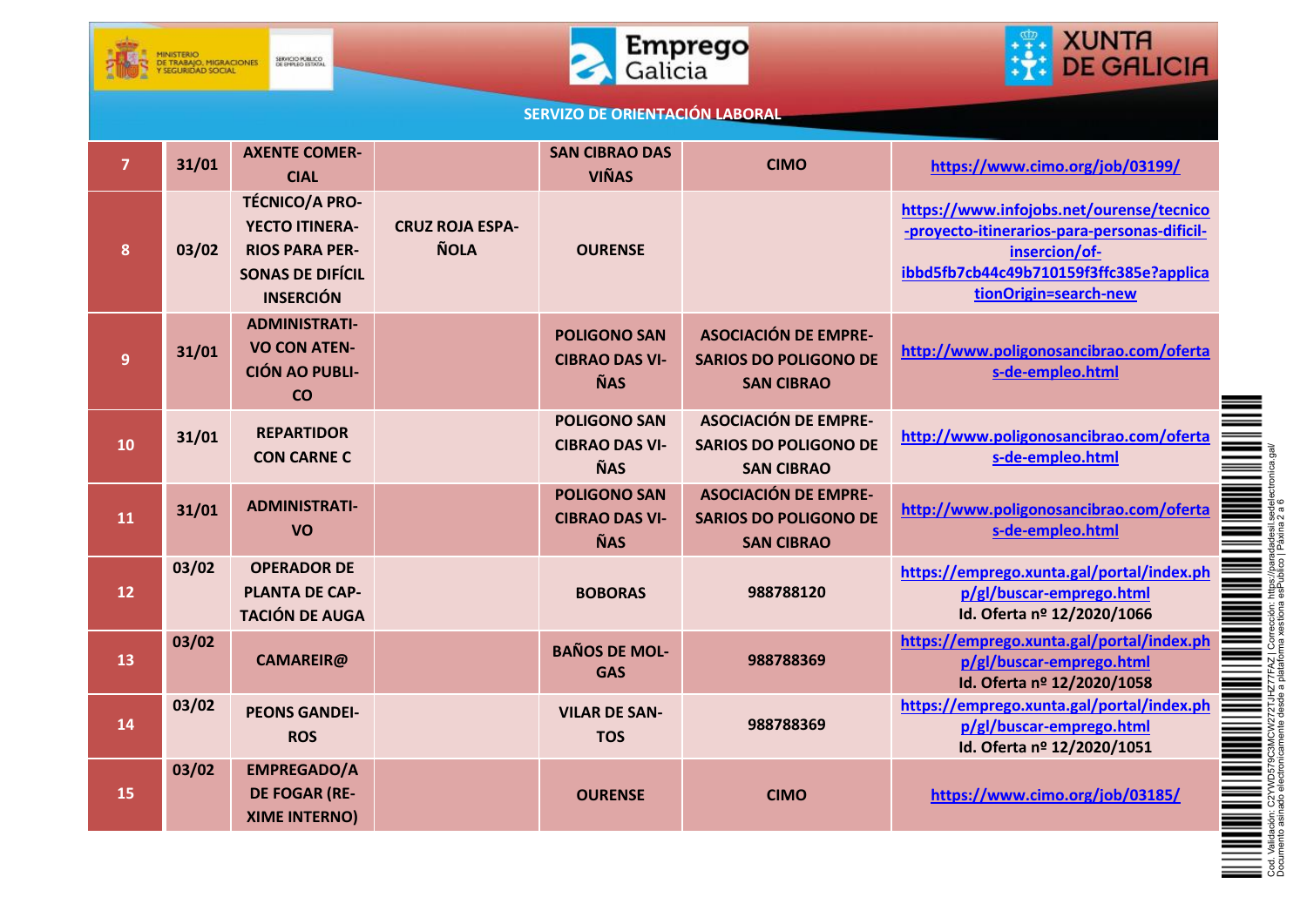





| 16 | 04/02 | <b>AUXILIAR ADMI-</b><br><b>NISTRATIVO</b>                                             | <b>ENERGAL 2018 S.L</b>                       | <b>OURENSE</b>                        |                                              | https://www.infojobs.net/ourense/auxiliar<br>-administrativo/of-<br>i6375fa952a4f60b607c3a8fdf5f5db?applica<br>tionOrigin=search-new                                               |
|----|-------|----------------------------------------------------------------------------------------|-----------------------------------------------|---------------------------------------|----------------------------------------------|------------------------------------------------------------------------------------------------------------------------------------------------------------------------------------|
| 17 | 04/02 | <b>AUXILIAR ADMI-</b><br><b>NISTRATIVO</b>                                             | <b>CONCESIONARIO</b><br><b>OFICIAL TOYOTA</b> | <b>SAN CIBRAO DAS</b><br><b>VIÑAS</b> |                                              | https://www.infojobs.net/san-cibrao-das-<br>vinas/auxiliar-administrativo-<br>concesionario-oficial-toyota/of-<br>i74c8dd56b74086839b1670717dab7e?appli<br>cationOrigin=search-new |
| 18 | 04/02 | <b>JOYERO PARA</b><br><b>COMPOSTURAS</b>                                               | <b>JOYA DISEÑO</b>                            | <b>OURENSE</b>                        |                                              | https://www.infojobs.net/ourense/joyero-<br>para-composturas/of-<br>i63e98be5314d1fa7751e388c825ef3?applic<br>ationOrigin=search-new                                               |
| 19 | 04/02 | <b>COMERCIAL CON</b><br><b>ALTO NIVEL DE</b><br><b>INGLÉS</b>                          | <b>HORTICOLAS GALE-</b><br><b>GAS S.L</b>     | <b>XINZO DE LIMIA</b>                 |                                              | https://www.infojobs.net/xinzo-de-<br>limia/comercial-con-alto-nivel-ingles/of-<br>iabf1d840c449d28d8ee640fba110c1?applic<br>ationOrigin=search-new                                |
| 20 | 04/02 | <b>PEONS AGRICO-</b><br><b>LAS CON DISCAP.</b>                                         |                                               | <b>PIÑOR</b>                          | 988788120                                    | https://emprego.xunta.gal/portal/index.ph<br>p/gl/buscar-emprego.html<br>Id. Oferta nº 12/2020/1094                                                                                |
| 21 | 04/02 | <b>AXDTE CAMA-</b><br><b>REIR@ A TEMPO</b><br><b>PARCIAL</b>                           |                                               | <b>A PEROXA</b>                       | 666443925<br>aceadobu-<br>bal.info@gmail.com | https://emprego.xunta.gal/portal/index.ph<br>p/gl/buscar-emprego.html<br>Id. Oferta nº 12/2020/1107                                                                                |
| 22 | 05/02 | <b>MECÁNICO DE</b><br><b>MANTENIMIEN-</b><br><b>TO Y ATENCIÓN</b><br><b>AL CLIENTE</b> | <b>ALEMAN TALLER</b><br><b>MECANICO SL</b>    | <b>OURENSE</b>                        |                                              | https://www.infojobs.net/ourense/mecani<br>co-mantenimiento-atencion-al-cliente/of-<br>i1861280afb4fee92962d7753c2dd3d?applic<br>ationOrigin=search-new                            |
| 23 | 05/02 | <b>TECNICO EN</b><br><b>NOMINAS</b>                                                    | <b>CEINCO XINZO</b>                           | <b>XINZO DE LIMIA</b>                 |                                              | https://www.infojobs.net/xinzo-de-<br>limia/tecnico-nominas/of-<br>i8dea2a98ac4ff58839f86ba38e521a?applica<br>tionOrigin=search-new                                                |



Documento asinado electronicamente desde a plataforma xestiona esPublico | Páxina 3 a 6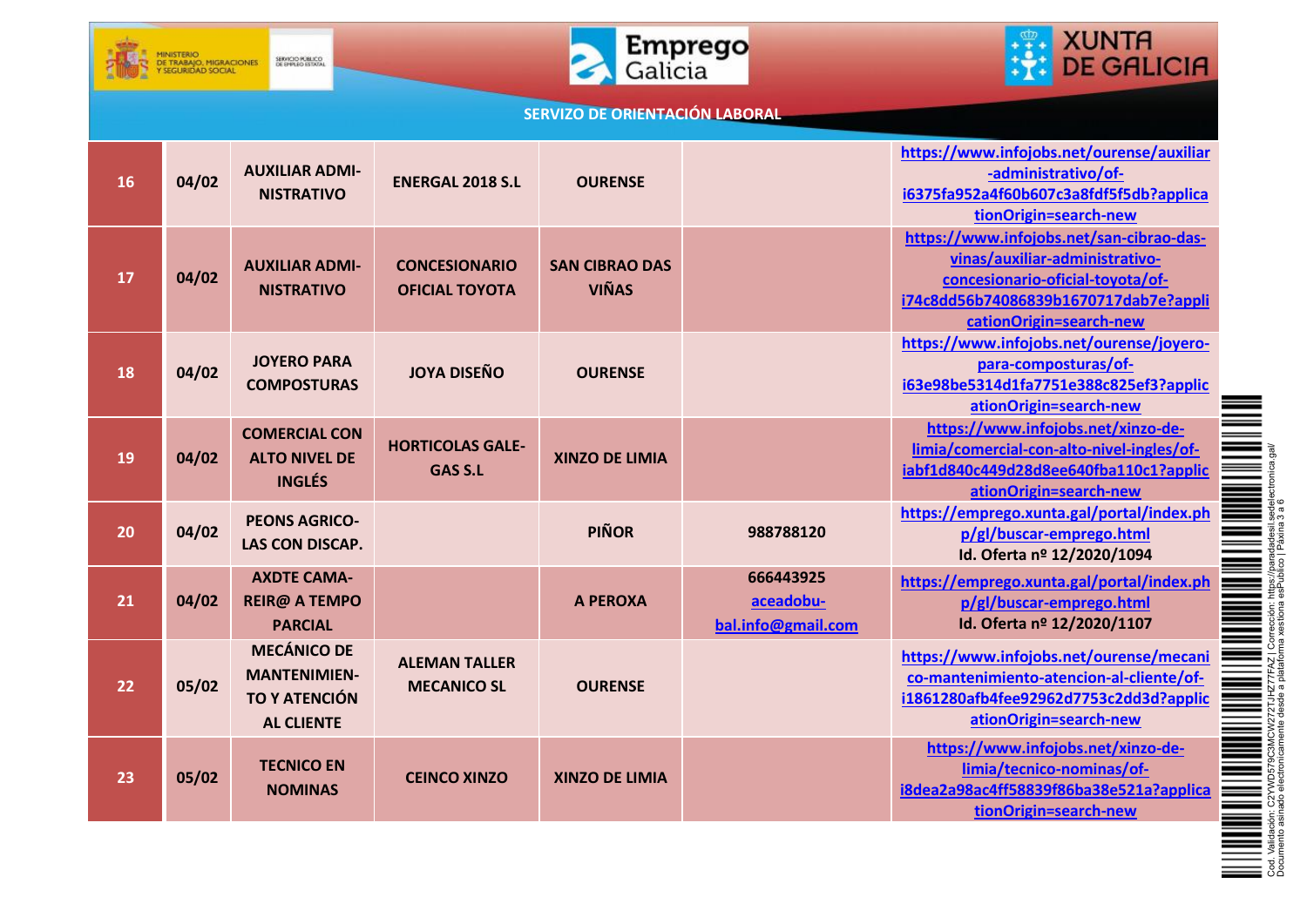





| 24 | 05/02 | <b>OPERADOR/A</b><br><b>PONTE GRUA</b><br>(SECTOR METAL)    |                                                                                                           | <b>OURENSE</b> | <b>MANPOWER</b>                                 | https://www.infojobs.net/ourense/operad<br>or-puente-grua-sector-metal/of-<br>i38bdf9072d4527b21886da399a7f09?applic<br>ationOrigin=search-new              |
|----|-------|-------------------------------------------------------------|-----------------------------------------------------------------------------------------------------------|----------------|-------------------------------------------------|-------------------------------------------------------------------------------------------------------------------------------------------------------------|
| 25 | 05/02 | <b>FISIOTERAPEUTA</b>                                       | <b>CLINICA DE FISIOTE-</b><br>RAPIA A CUÑA                                                                | <b>OURENSE</b> |                                                 | https://www.infojobs.net/ourense/fisioter<br>apeuta/of-<br>i473c6d24354dc1a2da90126c6c3cd4?applic<br>ationOrigin=search-new                                 |
| 26 | 05/02 | <b>TECNIC@ PRL EN</b><br><b>OBRA</b>                        | <b>QUIRON PREVEN-</b><br><b>CION</b>                                                                      | <b>OURENSE</b> |                                                 | https://www.infojobs.net/ourense/tecnico<br>-prl-superior-obra/of-<br>i315b21d7164241a1181dc2fdfbd8dd?applic<br>ationOrigin=search-new                      |
| 27 | 05/02 | <b>INSPECTOR/A DE</b><br><b>ITV</b>                         | <b>SUPERVISION Y</b><br><b>CONTROL</b>                                                                    | <b>OURENSE</b> |                                                 | https://www.infojobs.net/ourense/inspect<br>or-itv-red-estaciones-provincia-ourense/of-<br>i23f4bfc08946ffb235a01b6a908766?applica<br>tionOrigin=search-new |
| 28 | 05/02 | <b>AUXILIAR DE</b><br><b>TOPOGRAFIA</b>                     | <b>ELSAMEX S.A</b>                                                                                        | <b>OURENSE</b> |                                                 | https://www.infojobs.net/ourense/auxiliar<br>-topografia-orense/of-<br>idc8f197b304b948c5b3bf0afc49f44?applica<br>tionOrigin=search-new                     |
| 29 | 05/02 | <b>CHAPISTA/PIN-</b><br><b>TOR DE VEHÍCU-</b><br><b>LOS</b> |                                                                                                           | <b>OURENSE</b> | ofici-<br>na.mprego.ourensecentro<br>@xunta.gal | https://emprego.xunta.gal/portal/index.ph<br>p/gl/buscar-emprego.html<br>Id. Oferta nº 12/2020/1124                                                         |
| 30 | 06/02 | <b>EDUCADORES</b><br><b>SOCIAIS</b>                         |                                                                                                           | <b>A RUA</b>   | 988788048                                       | https://emprego.xunta.gal/portal/index.ph<br>p/gl/buscar-emprego.html<br>Id. Oferta nº 12/2020/1171                                                         |
| 31 | 06/02 | <b>ELECTRICISTA</b>                                         | <b>ASAI</b><br>(ASISTENCIA Y SO-<br><b>LUCIONES DE AR-</b><br><b>QUITECTURA E IN-</b><br><b>GENIERIA)</b> | <b>OURENSE</b> |                                                 | https://www.infojobs.net/ourense/electric<br>ista/of-<br>if4a516485c45f99a4fd69453da0315?applica<br>tionOrigin=search-new                                   |

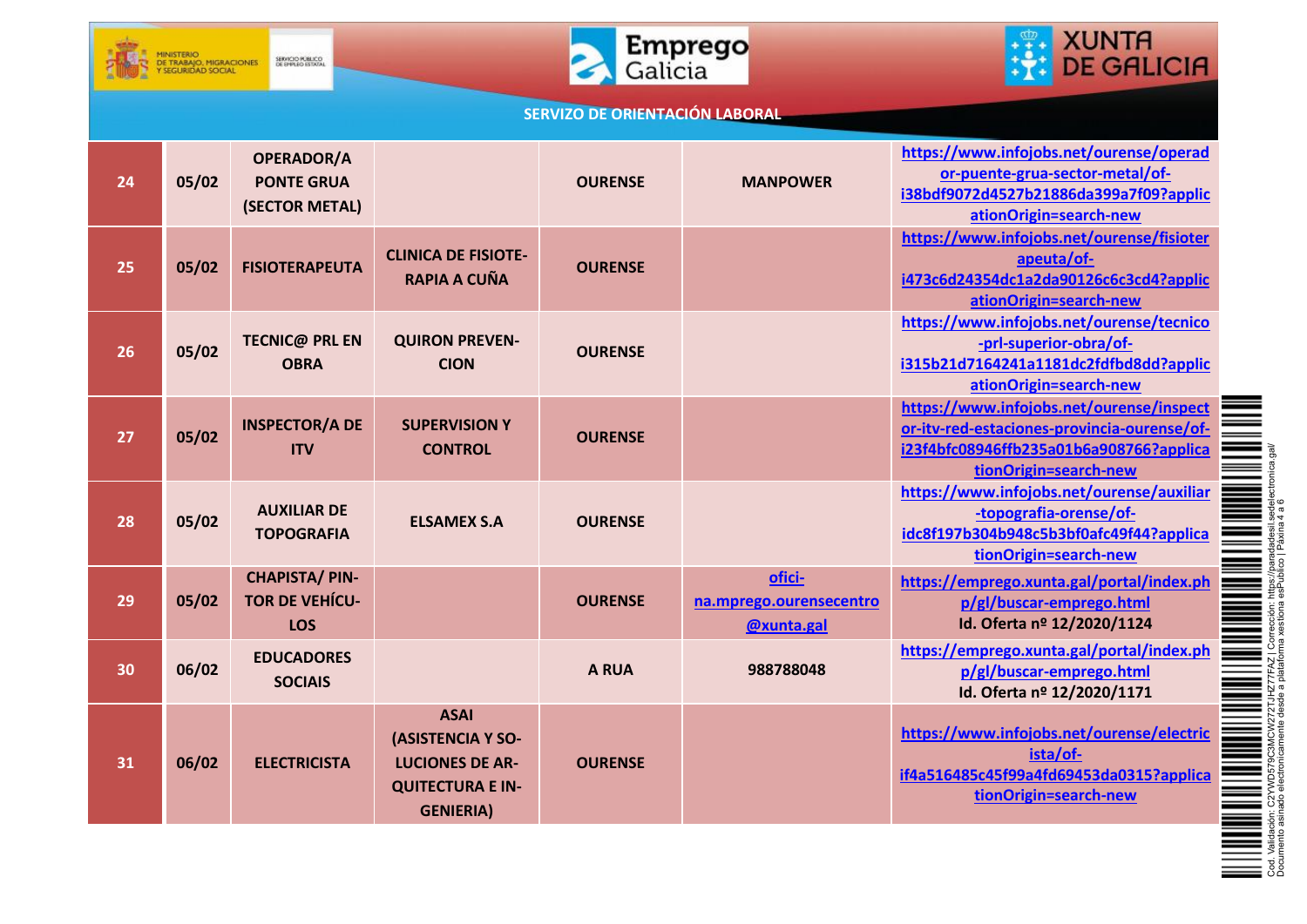





| 32 | 06/02 | <b>PERSOAL PARA</b><br><b>SUPERMERCADO</b><br><b>MEDIA XORNADA</b>                                    | <b>MERCADONA</b>                                   | <b>OURENSE</b>                                             |                                  | https://www.indeed.es/viewjob?jk=feb7cc<br>142d0b1bb7&tk=1e0cqcrkp27pi000&from=<br>serp&vjs=3&advn=5718785604001712&adi<br>d=328313454&sjdu=g7nsznYw3xE5S-<br>C418KFu7MAWj32MVbVdFBQWvlUbFAEUa<br>KvJMIqXH9Z-Rz-<br>IL-<br>vejdT9d3ALFUv8BBkeaZ5y4TAwWCx3jD 51<br>tr3YtWuqmiLqSIcyJ2dZ9MuNgxtxaQdXE0m<br>e6Elcvy2KMHER62EJDKfR6bay_KQOEDiXvY<br>h <sub>12</sub> A |
|----|-------|-------------------------------------------------------------------------------------------------------|----------------------------------------------------|------------------------------------------------------------|----------------------------------|-------------------------------------------------------------------------------------------------------------------------------------------------------------------------------------------------------------------------------------------------------------------------------------------------------------------------------------------------------------------|
| 33 | 06/02 | <b>LIMPIADOR/A</b><br><b>MEDIA XORNADA</b>                                                            | <b>CIUDAD CRISTAL S.L</b>                          | <b>OURENSE E PO-</b><br><b>LIGONO SAN</b><br><b>CIBRAO</b> |                                  | https://www.indeed.es/viewjob?jk=9e428<br>1d7433816a5&tk=1e0cqcl1n918r801&from<br>=serp&vjs=3                                                                                                                                                                                                                                                                     |
| 34 | 06/02 | PSICOLOG@ ME-<br><b>DIA XORNADA</b>                                                                   | <b>FUNDACION DIA-</b><br><b>GRAMA</b>              | <b>OURENSE</b>                                             |                                  | https://www.indeed.es/viewjob?jk=cf8db5<br>7471f7bb11&tk=1e0cqcl1n918r801&from=s<br>erp&vjs=3                                                                                                                                                                                                                                                                     |
| 35 | 06/02 | <b>COCIÑEIR@</b>                                                                                      | <b>RESIDENCIA TERCEI-</b><br><b>RA IDADE ESGOS</b> | <b>ESGOS</b>                                               | salvio.lopez@gmail.com           | https://www.milanuncios.com/cocineros-<br>y-camareros/se-necesita-cocinero-para-<br>residencia-233701753.htm                                                                                                                                                                                                                                                      |
| 36 | 06/02 | <b>PERSOAL PARA</b><br><b>ASESORIA. DPTO</b><br><b>CONTA-</b><br><b>BLE/FISCAL/LABO</b><br><b>RAL</b> | <b>ASESORIA</b>                                    | <b>OURENSE</b>                                             | <b>Manuel</b><br>623202524       | https://www.milanuncios.com/abogados-<br>y-juristas/asesoria-ourenseselec-dpto-<br>labora-335342629.htm                                                                                                                                                                                                                                                           |
| 37 | 06/02 | <b>CONDUTORES-</b><br><b>OPERADORES DE</b><br><b>PA CARGADORA</b><br>(MOVEMENTO<br><b>DE TERRAS)</b>  | <b>TRAGSA</b>                                      | <b>CASTRO CALDE-</b><br><b>LAS</b>                         | 981953500 OU<br>cfelez@tragsa.es | <b>MANEXO DE RETROCARGADORA MIXTA, CURSO</b><br>DE PREVENCIÓN DE RISCOS PARA OPERADORES<br>DE VEHÍCULOS E MÁQUINAS DE MOVEMENTO<br><b>DE TERRAS</b><br>https://emprego.xunta.gal/portal/index.ph<br>p/gl/buscar-emprego.html<br>Id. Oferta nº 12/2020/1184                                                                                                        |



Documento asinado electronicamente desde a plataforma xestiona esPublico | Páxina 5 a 6